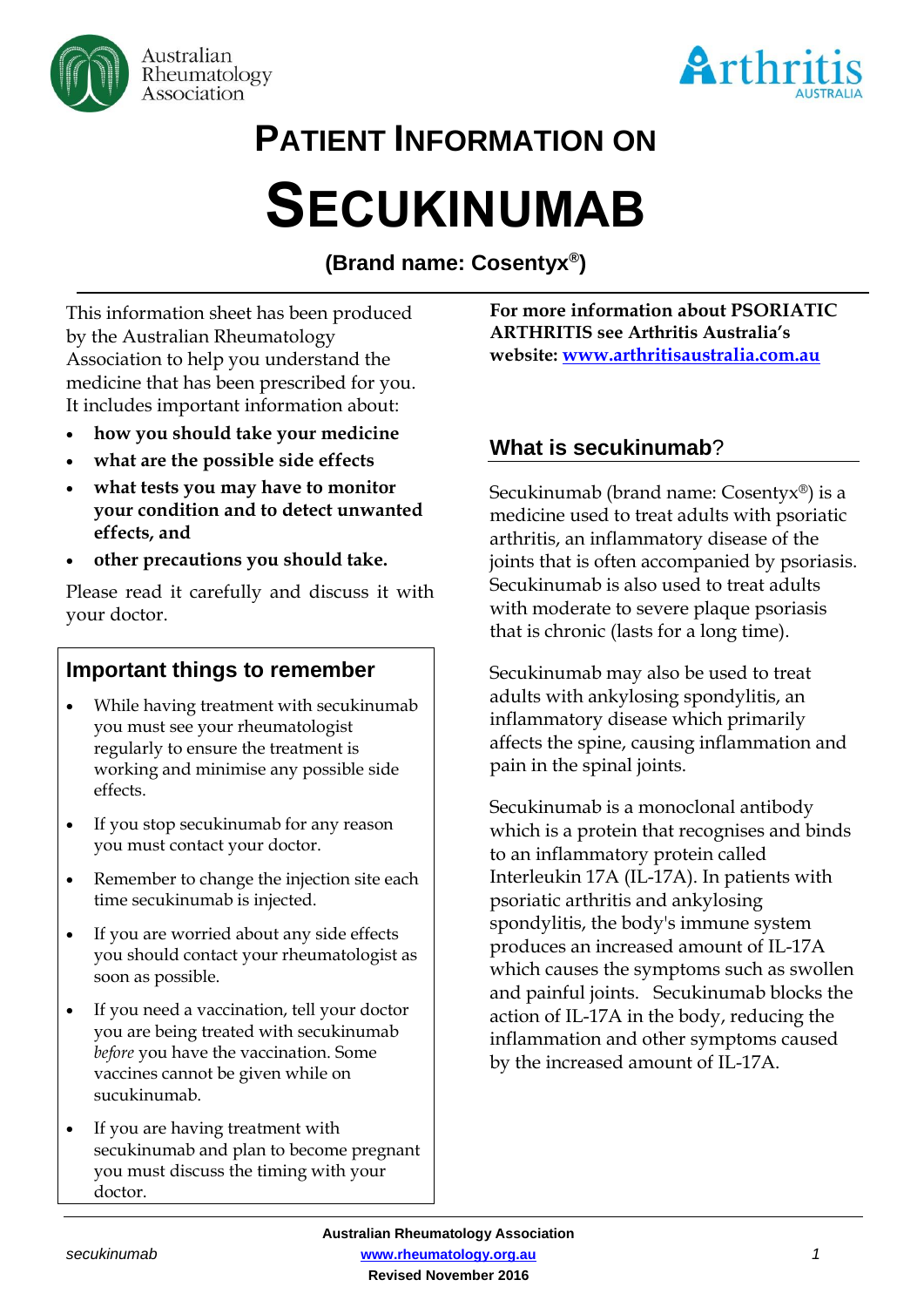## **What benefit can you expect from your treatment?**

Secukinumab is a new medicine used for patients who have severe active psoriatic arthritis or ankylosing spondylitis. It may take a number of weeks for you to notice some relief of joint swelling, pain and stiffness.

## **How is secukinumab taken?**

Secukinumab is injected just under the skin (subcutaneously) of the thigh or abdomen. It is best to avoid (if possible) any areas of skin involved with psoriasis.

It can be injected by your doctor, nurse, carer, or by you. If injecting yourself, be sure to follow the detailed instructions carefully to ensure the best response. It is important to change the injection site each time.

## *If you forget to use it*

If you forget an injection, make the next injection as soon as you remember and continue to use it as you normally would. Do not inject a double dose to make up for the one you missed.

If you have missed more than one dose or are not sure what to do, check with your doctor or pharmacist.

## *If you have used too much (overdose)*

Let your doctor as soon as possible if you accidentally use more than your prescribed dose. The risk of adverse events is higher with larger doses.

## *What is the dosage?*

Secukinumab is a solution for injection that comes in a pre-filled syringe or pen. Each pre-filled pen contains 150mg of secukinumab. In psoriatic arthritis and ankylosing spondylitis, the usual dose of secukinumab is 150mg (the contents of one pre-filled pen) injected each week for the first 4 weeks of treatment, then once a month after that.

#### *Can other arthritis medicines be taken with secukinumab?*

Secukinumab may be taken in combination with other arthritis medicines, including:

- steroid medicines such as prednisolone or cortisone injections into the joint
- anti-inflammatory medicines (NSAIDs) such as naproxen (Naprosyn) or ibuprofen (Brufen/Nurofen)
- simple pain relieving medicines such as paracetamol
- methotrexate

There are separate information sheets for the medicines mentioned above.

#### *How long is the treatment continued?*

Treatment can continue with secukinumab as long as it is effective and you are not experiencing any adverse effects. Your doctor will tell you how long to continue treatment with secukinumab.

## **Are there any side effects?**

As with most medicines, secukinumab may cause side effects in some people. You may need medical treatment if you get some side effects. Tell your doctor if you are concerned about any possible side effects.

#### *Most common possible side effects*

- The most common side effects with secukinumab are upper respiratory infections such as *stuffy nose* and *sore throat*. These are usually mild. Tell your doctor if you are concerned, or if the side effects persist for a long time.
- Other common side effects include *cold sores, diarrhoea, hives, headache, nausea or itchy rash (urticaria).*

#### *Less common or rare possible side effects*

Other less common side effects include *oral thrush, signs of low white cells (such as fever, sore throat or mouth ulcers due to infections), athelete's foot, ear infections, painful*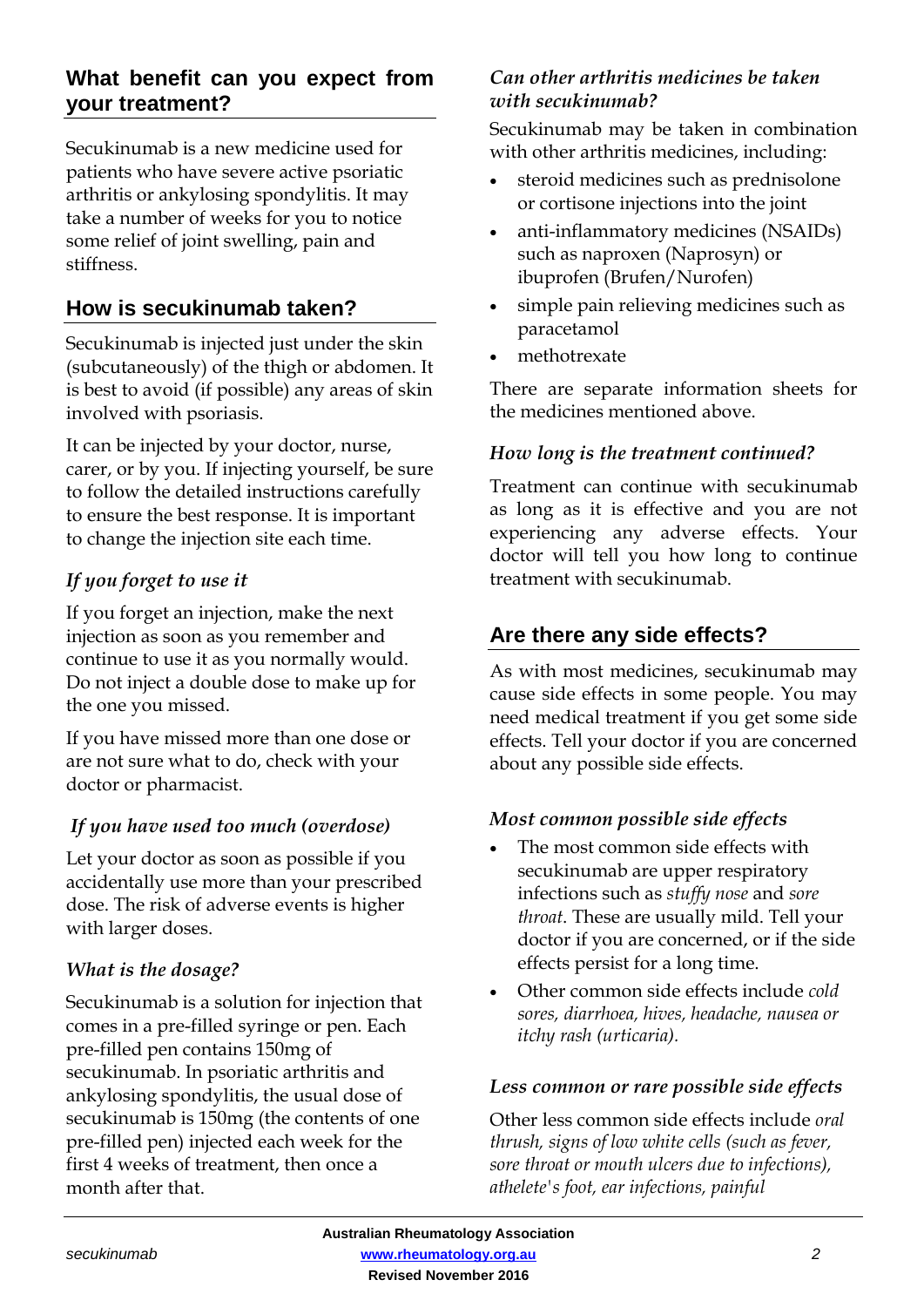*periodsconjunctivitis or discharge from the eye with itching, redness and swelling.* 

There are some rare but potentially serious side effects with secukinumab.

• *Serious allergic reaction:* Signs of a serious allergic reaction may include a skin rash, a swollen face, lips, mouth or throat, or wheezing, dizziness, trouble swallowing or breathing.

Tell your doctor or go to the hospital immediately if you have an allergic reaction as you need urgent medical attention.

• *Inflammatory bowel disease:* New cases of inflammatory bowel disease or "flare ups" after periods of remission can occur while being treated with secukinumab.

If you have inflammatory bowel disease, tell your doctor if you have worsening symptoms during treatment with secukinumab, or if you develop new symptoms of stomach pain or diarrhoea.

Other side effects not listed in this leaflet may also occur. Tell your doctor if you notice any other side effects that you think might be caused by secukinumab.

# **What precautions are necessary?**

Before treatment is started with secukinumab, your doctor will examine you for tuberculosis (TB). If your doctor feels that you are at risk for TB, you may be treated with medicine for TB before you begin treatment and during treatment with secukinumab.

## *Use with other medicines*

• Secukinumab may interact with some other medicines. You should tell your doctor (including your general practitioner, rheumatologist and others) about all medicines you are taking or plan to take. This includes over the counter or herbal/naturopathic

medicines. You should also mention your treatment when you see other health professionals.

• While being treated with secukinumab, you must not receive *live vaccines*. Tell your doctor if anyone in your house needs a vaccine. The viruses in some vaccines can spread to people with a weakened immune system and can cause serious problems.

## *Use in pregnancy and when breastfeeding*

- The effects of secukinumab during pregnancy have not been well studied, so it is not clear if it causes birth defects. Treatment of pregnant women with secukinumab may affect the immunity of their baby.
- If you are pregnant or are considering having a child you should discuss this with your doctor before beginning this medication**.**
- If you have been treated with secukinumab during your pregnancy, you should check with your doctor before vaccinations are given to your baby. Some vaccines cannot be given to the newborn baby if you were treated with secukinumab while you were pregnant.
- It is not known whether secukinumab is excreted in the breastmilk of lactating women. Women who are breastfeeding should talk to their doctor about whether or not to use secukinumab.